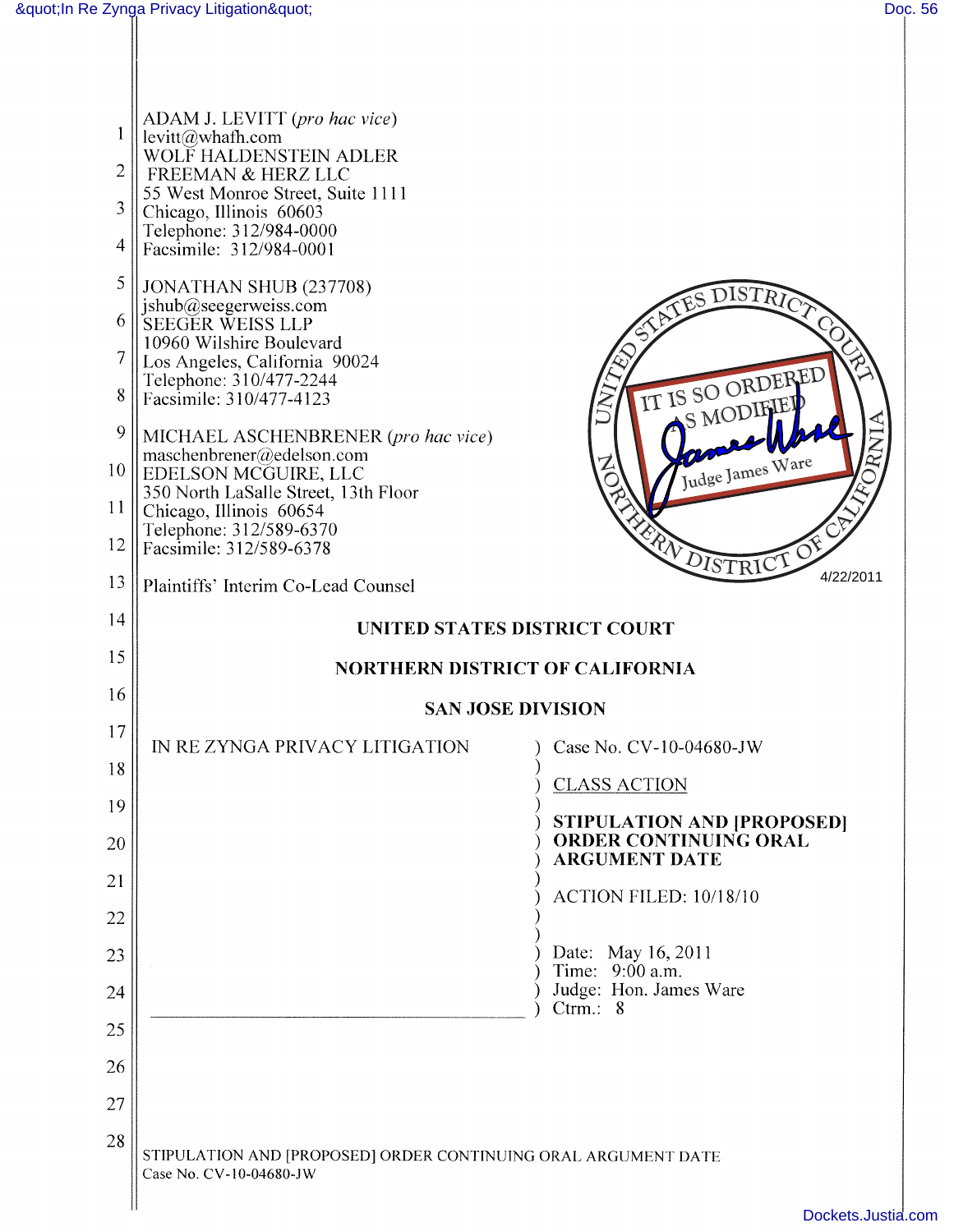| 1              | IT IS HEREBY STIPULATED AND AGREED, by and between plaintiffs and defendant                  |                                                                                                     |
|----------------|----------------------------------------------------------------------------------------------|-----------------------------------------------------------------------------------------------------|
| $\overline{2}$ | Zynga Inc., through their respective counsel, as follows:                                    |                                                                                                     |
| 3              | Due to a scheduling conflict, and subject to Court approval, the parties agree that the oral |                                                                                                     |
| $\overline{4}$ | arguments on Defendant's Motion to Dismiss Consolidated Amended Class Action Complaint       |                                                                                                     |
| 5              | (Dkt. No. 49), and Defendant's Request for Judicial Notice (Dkt. No. 51) should be continued |                                                                                                     |
| 6              | from May 16, 2011, at 9:00 am to May 23, 2011, at 9:00 am.                                   |                                                                                                     |
| $\overline{7}$ | Dated: April 19, 2011                                                                        | Respectfully submitted,                                                                             |
| 8              |                                                                                              | WOLF HALDENSTEIN ADLER<br><b>FREEMAN &amp; HERZ LLC</b>                                             |
| 9<br>10        | By:                                                                                          | /s/ Adam J. Levitt<br>ADAM J. LEVITT (pro hac vice)                                                 |
| <sup>11</sup>  |                                                                                              | 55 West Monroe Street, Suite 1111                                                                   |
| 12             |                                                                                              | Chicago, Illinois 60603<br>Telephone: 312-984-0000<br>Facsimile: 312-984-0001                       |
| 13             |                                                                                              | $levitt@$ whath.com<br>aronowitz@whafh.com                                                          |
| 14             |                                                                                              | <b>SEEGER WEISS LLP</b>                                                                             |
| 15             |                                                                                              | <b>JONATHAN SHUB</b><br>10960 Wilshire Boulevard                                                    |
| 16             |                                                                                              | Los Angeles, California 90024<br>Telephone: 310-477-2244                                            |
| 17             |                                                                                              | jshub@seegerweiss.com                                                                               |
| 18             |                                                                                              | EDELSON MCGUIRE, LLC<br>MICHAEL ASCHENBRENER (pro hac vice)<br>350 North LaSalle Street, 13th Floor |
| 19             |                                                                                              | Chicago, Illinois 60654<br>Telephone: 312-589-6370;                                                 |
| 20             |                                                                                              | Facsimile: 312-589-6378<br>maschenbrener@edelson.com                                                |
| 21             |                                                                                              | Plaintiffs' Interim Co-Lead Class Counsel                                                           |
| 22             | Dated: April 19, 2011                                                                        | <b>DUANE MORRIS LLP</b>                                                                             |
| 23             |                                                                                              | /s/ Richard L. Seabolt                                                                              |
| 24             | By:                                                                                          | RICHARD L. SEABOLT                                                                                  |
| 25             |                                                                                              | Spear Tower - One Market Plaza, Suite 2200                                                          |
| 26             |                                                                                              | San Francisco, CA 94105-1127<br>Telephone: 415/957-3000; Facsimile: 415/957-3001                    |
| 27             |                                                                                              | Attorneys for Defendant ZYNGA INC.                                                                  |
| 28             | STIPULATION AND [PROPOSED] ORDER CONTINUING ORAL ARGUMENT DATE                               |                                                                                                     |
|                | Case No. CV-10-04680-JW                                                                      | $-1-$                                                                                               |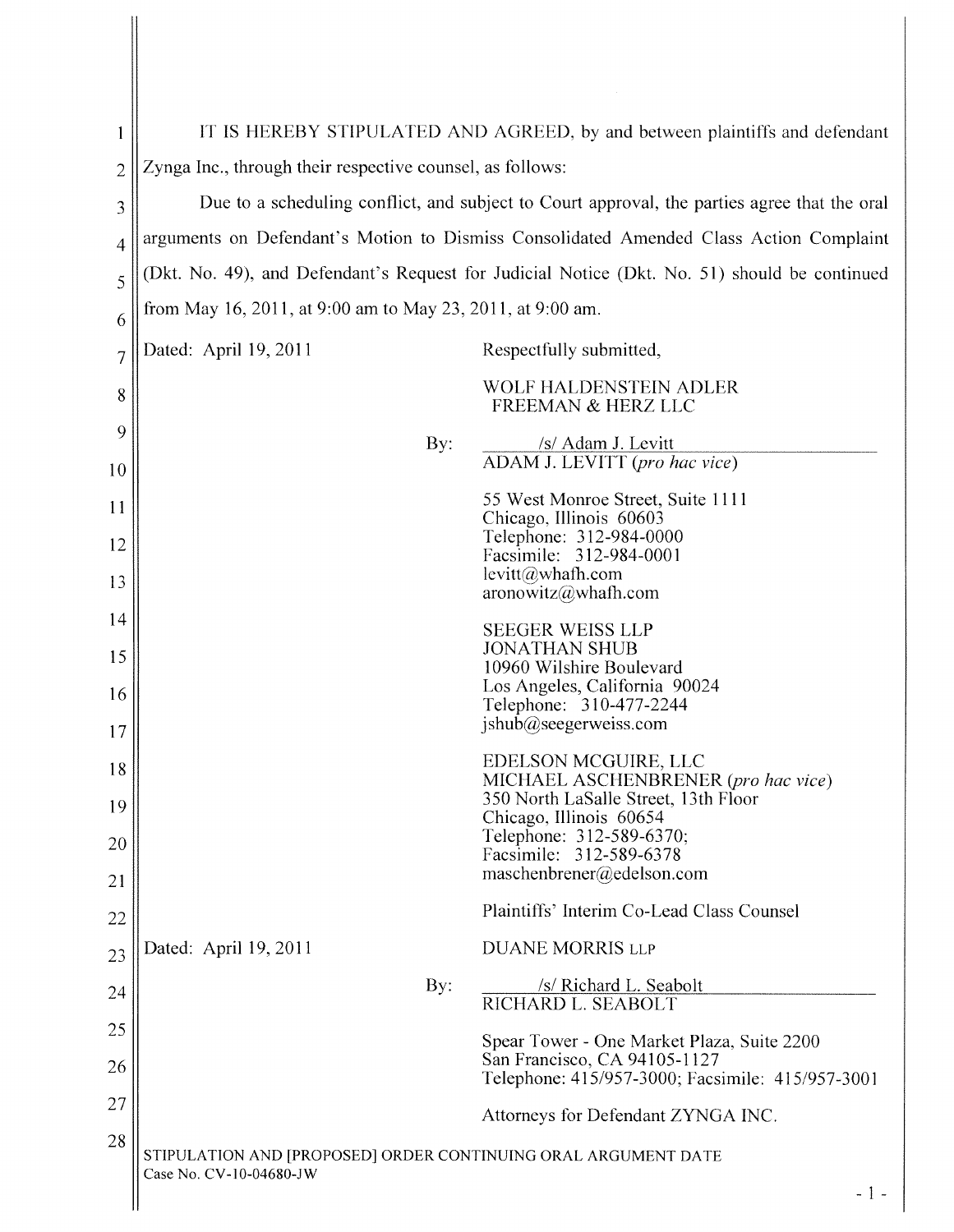| 1              | PURSUANT TO STIPULATION OF THE PARTIES, IT IS SO ORDERED that the oral                       |  |  |
|----------------|----------------------------------------------------------------------------------------------|--|--|
| $\overline{2}$ | arguments on Defendant's Motion to Dismiss Consolidated Amended Class Action Complaint       |  |  |
| 3              | (Dkt. No. 49), and Defendant's Request for Judicial Notice (Dkt. No. 51) should be continued |  |  |
| $\overline{4}$ | from May 16, 2011, at 9:00 am to May 23, 2011, at 9:00 am.in Courtroom 5, 17th Floor, San    |  |  |
| 5              | Francisco. The briefing schedule shall remain unchanged.                                     |  |  |
| 6              | DATED: April 22,<br>, 2011                                                                   |  |  |
| 7              | HON<br>STATES DISTRICT JUDGE                                                                 |  |  |
| 8              |                                                                                              |  |  |
| 9              |                                                                                              |  |  |
| 10             |                                                                                              |  |  |
| 11             |                                                                                              |  |  |
| 12             |                                                                                              |  |  |
| 13             |                                                                                              |  |  |
| 14             |                                                                                              |  |  |
| 15             |                                                                                              |  |  |
| 16             |                                                                                              |  |  |
| 17             |                                                                                              |  |  |
| 18             |                                                                                              |  |  |
| 19             |                                                                                              |  |  |
| 20             |                                                                                              |  |  |
| 21             |                                                                                              |  |  |
| 22             |                                                                                              |  |  |
| 23             |                                                                                              |  |  |
| 24             |                                                                                              |  |  |
| 25             |                                                                                              |  |  |
| 26             |                                                                                              |  |  |
| 27             |                                                                                              |  |  |
| 28             | STIPULATION AND [PROPOSED] ORDER CONTINUING ORAL ARGUMENT DATE                               |  |  |
|                | Case No. CV-10-04680-JW<br>$-2-$                                                             |  |  |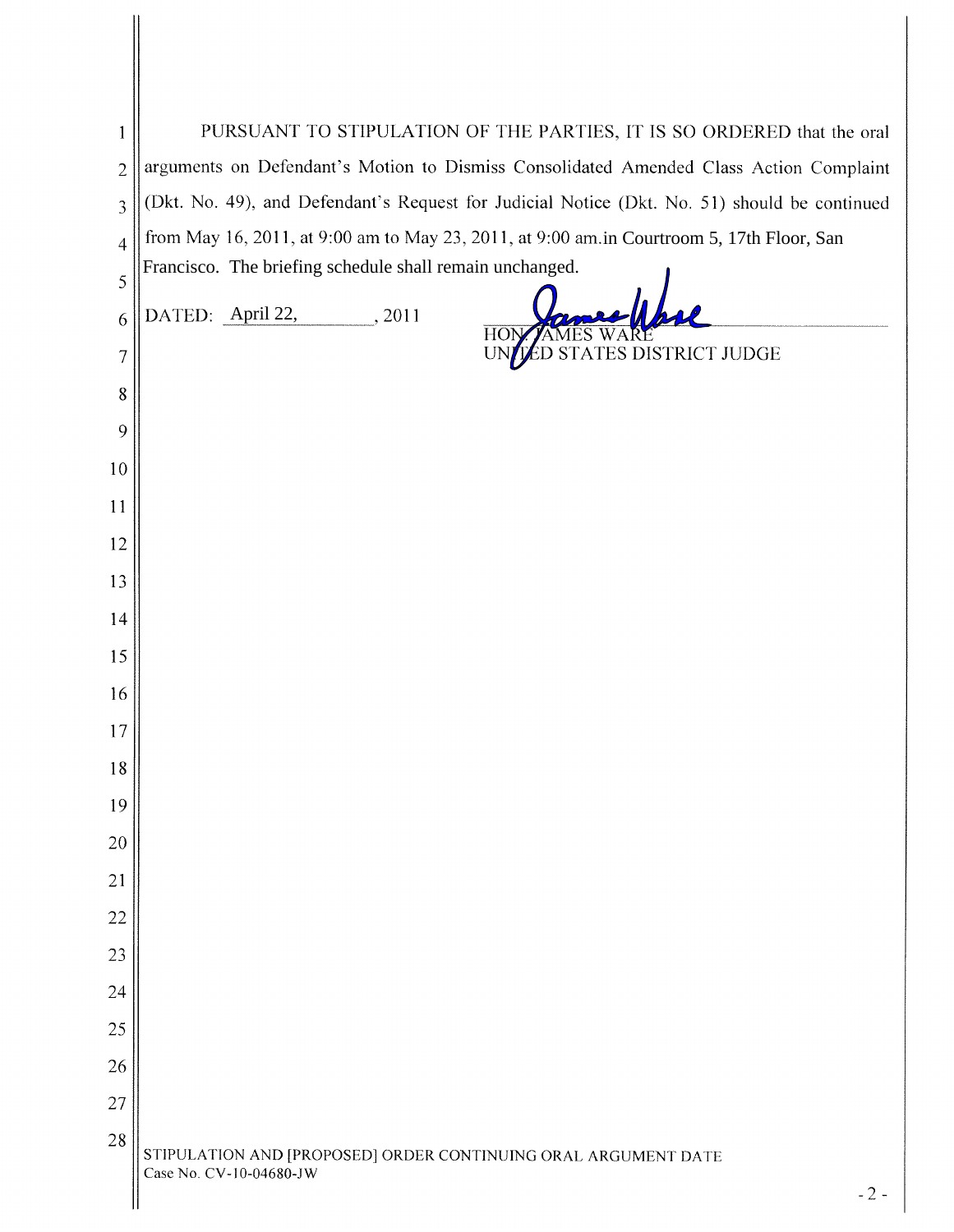| $\mathbf{1}$   | <b>DECLARATION REGARDING CONCURRENCE</b>                                                           |  |
|----------------|----------------------------------------------------------------------------------------------------|--|
| $\overline{2}$ | I, Adam J. Levitt, am the ECF User whose identification and password are being used to             |  |
| 3              | file this Stipulation and [Proposed] Order Continuing Oral Argument Date in compliance with        |  |
| $\overline{4}$ | General Order 45.X.B, I hereby attest that Richard L. Seabolt has concurred in this filing.        |  |
| 5              | DATED: April 19, 2011<br>WOLF HALDENSTEIN ADLER FREEMAN<br>& HERZ LLP                              |  |
| 6              |                                                                                                    |  |
| $\overline{7}$ | By: <u>/s/ Adam J. Levitt</u><br>ADAM J. LEVITT                                                    |  |
| 8<br>9         |                                                                                                    |  |
| 10             |                                                                                                    |  |
| 11             |                                                                                                    |  |
| 12             |                                                                                                    |  |
| 13             |                                                                                                    |  |
| 14             |                                                                                                    |  |
| 15             |                                                                                                    |  |
| 16             |                                                                                                    |  |
| 17             |                                                                                                    |  |
| 18             |                                                                                                    |  |
| 19             |                                                                                                    |  |
| 20             |                                                                                                    |  |
| 21             |                                                                                                    |  |
| 22             |                                                                                                    |  |
| 23             |                                                                                                    |  |
| 24             |                                                                                                    |  |
| 25             |                                                                                                    |  |
| 26             |                                                                                                    |  |
| 27             | ZYNGA:17715.STIP                                                                                   |  |
| 28             | STIPULATION AND [PROPOSED] ORDER CONTINUING ORAL ARGUMENT DATE<br>Case No. CV-10-04680-JW<br>$-3-$ |  |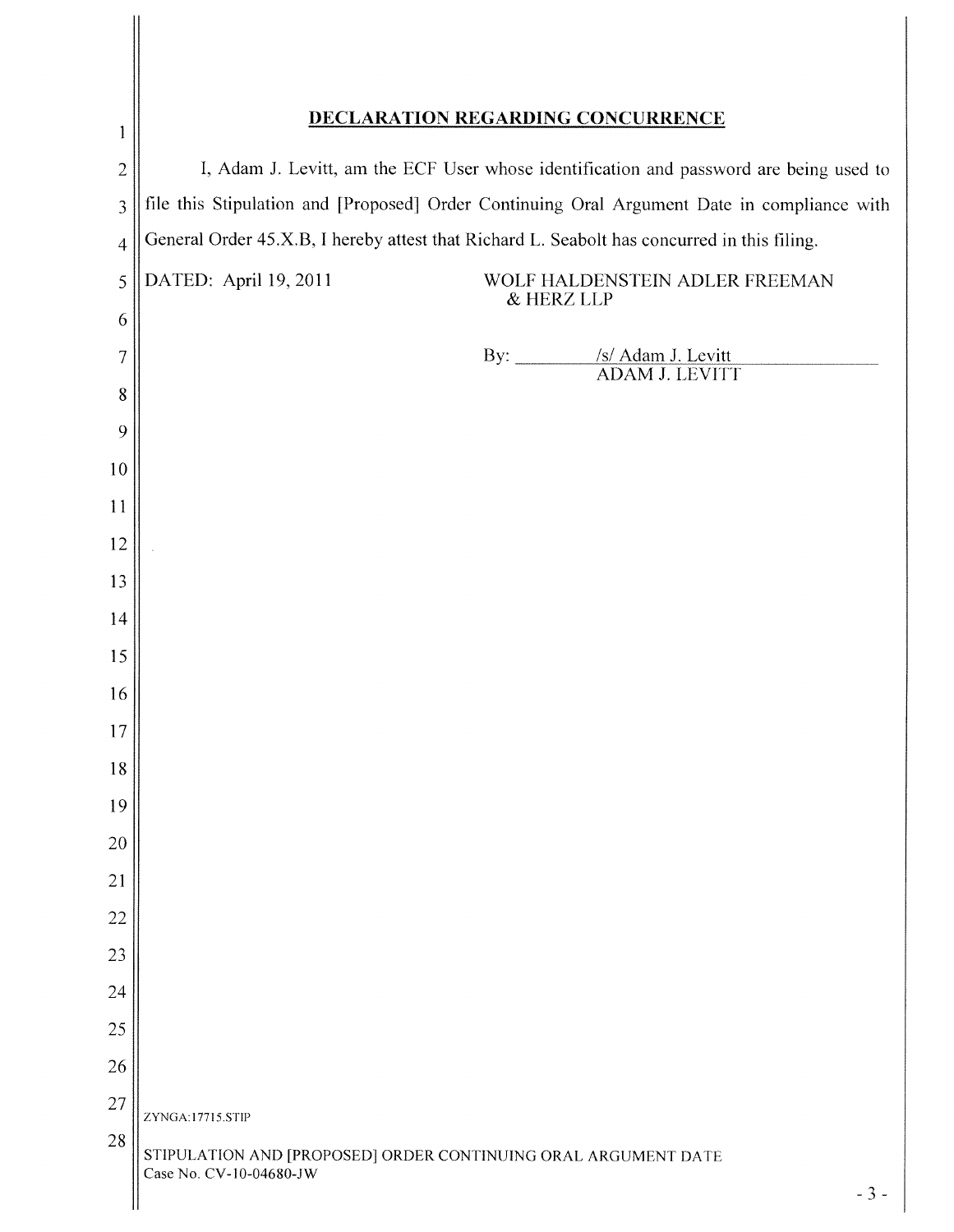| 1              | DECLARATION OF SERVICE                                                                              |
|----------------|-----------------------------------------------------------------------------------------------------|
| $\overline{c}$ | I, Maureen Longdo, the undersigned, declare:                                                        |
| 3              | That declarant is and was, at all times herein mentioned, a citizen of the United<br>1.             |
| 4              | States and a resident of the County of San Diego, over the age of 18 years, and not a party to or   |
| 5              | interested in the within action; that declarant's business address is 750 B Street, Suite 2770, San |
| 6              | Diego, California 92101.                                                                            |
| $\overline{7}$ | That on April 19, 2011, declarant served Stipulation and [Proposed] Order<br>2.                     |
| 8              | Continuing Oral Argument Date via the CM/ECF System to the parties who are registered               |
| 9              | participants of the CM/ECF System.                                                                  |
| 10             | 3.<br>That there is regular communication between the parties.                                      |
| <sup>1</sup>   | I declare under penalty of perjury that the foregoing is true and correct. Executed this 19th       |
| 12             | day of April 2011, at San Diego, California.                                                        |
| 13             |                                                                                                     |
| 14             | Mauren dongte                                                                                       |
| 15             |                                                                                                     |
| 16             |                                                                                                     |
| 17             |                                                                                                     |
| 18             |                                                                                                     |
| 19             |                                                                                                     |
| 20             |                                                                                                     |
| 21             |                                                                                                     |
| 22             |                                                                                                     |
| 23             |                                                                                                     |
| 24             |                                                                                                     |
| 25             |                                                                                                     |
| 26             |                                                                                                     |
| 27             |                                                                                                     |
| 28             | STIPULATION AND [PROPOSED] ORDER CONTINUING ORAL ARGUMENT DATE<br>Case No. CV-10-04680-JW<br>$-4-$  |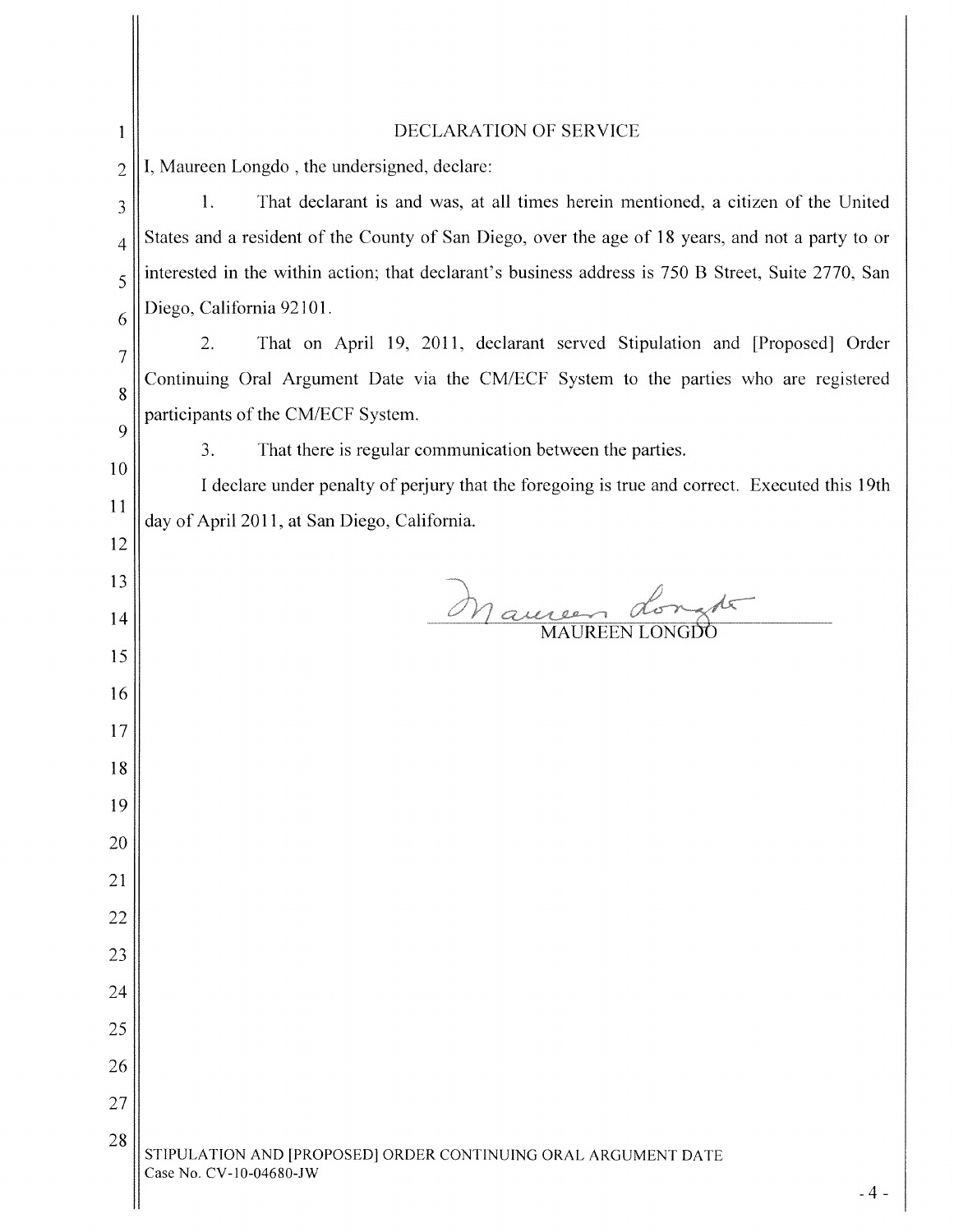ZYNGA GAME NETWORK, INC. Service List — October 28, 2010 Page <sup>1</sup>

# COUNSEL FOR PLAINTIFFS

Francis M. Gregorek Betsy C. Manifold Rachele R. Rickert Patrick H. Moran WOLF HALDENSTEIN ADLER FREEMAN & HERZ LLP 750 B Street, Suite 2770 San Diego, CA 92101 619/239-4599 619/234-4599 (fax)  $grepcek@$ whafh.com manifold@whath.com rickert@whath.com  $moran(\alpha)$ whafh.com

Adam J. Levitt Edmund S. Aronowitz WOLF HALDENSTEIN ADLER FREEMAN & HERZ LLP 55 West Monroe Street, Suite 1111 Chicago, IL 60603 312/984-0000 312/984-0001 (fax)  $levitt@$ whafh.com aronowitz@whath.com

William J. Doyle II John A. Lowther DOYLE LOWTHER LLP 9466 Black Mountain Road, Suite 210 San Diego, CA 92126 619/573-1700 619/573-1701 (fax) bill@doylelowther.com  $john@doylelowther.com$ 

Alan M. Mansfield THE CONSUMER LAW GROUP 9466 Black Mountain Road, Suite 225 San Diego, CA 92126 619/308-5034 888/341-5048 (fax) alan@clgca.com

#### Attorneys for Plaintiffs Gudac and Beiles

Shawn Khorrami Robert J. Drexler, Jr. Launa Adolph KHORRAMI POLLARD & ABIR LLP 444 S. Flower Street, 33rd Floor Los Angeles, CA 90071 213/596-6000 213/596-6010 (fax) skhorrami@kpalawyers.com rdrexler@kpalawyers.com ladolph@kpalawyers.com

Harris L. Pogust Bharati 0. Sharma POGUST, BRASLOW & MILROOD, LIC Eight Tower Bridge, Suite 1520 161 Washington Street Conshohocken, PA 194238 610/941-4204 610/941-4245 (fax)  $h$ pogust $(a)$ pbmattorneys.com bsharrna@phrnattorneys.com

#### Attorneys for Plaintiff Albini

Kassra P. Nassiri Charles H. Jung NASSIRI & JUNG LLP 47 Kearny Street, Suite 700 San Francisco, CA 94108 415/762-3100 415/534-3200 (fax) knassiri@nassiri-jung.com  $ejung@nassiri-jung.com$ 

Michael J. Aschenbrener EDELSON MCGUIRE LLC 350 North LaSalle Street, Suite 1300 Chicago, IL 60654 312/589-6370 312/589-6378 (fax) maschenbrener@edelson.com

### Attorneys for Plaintiff Graf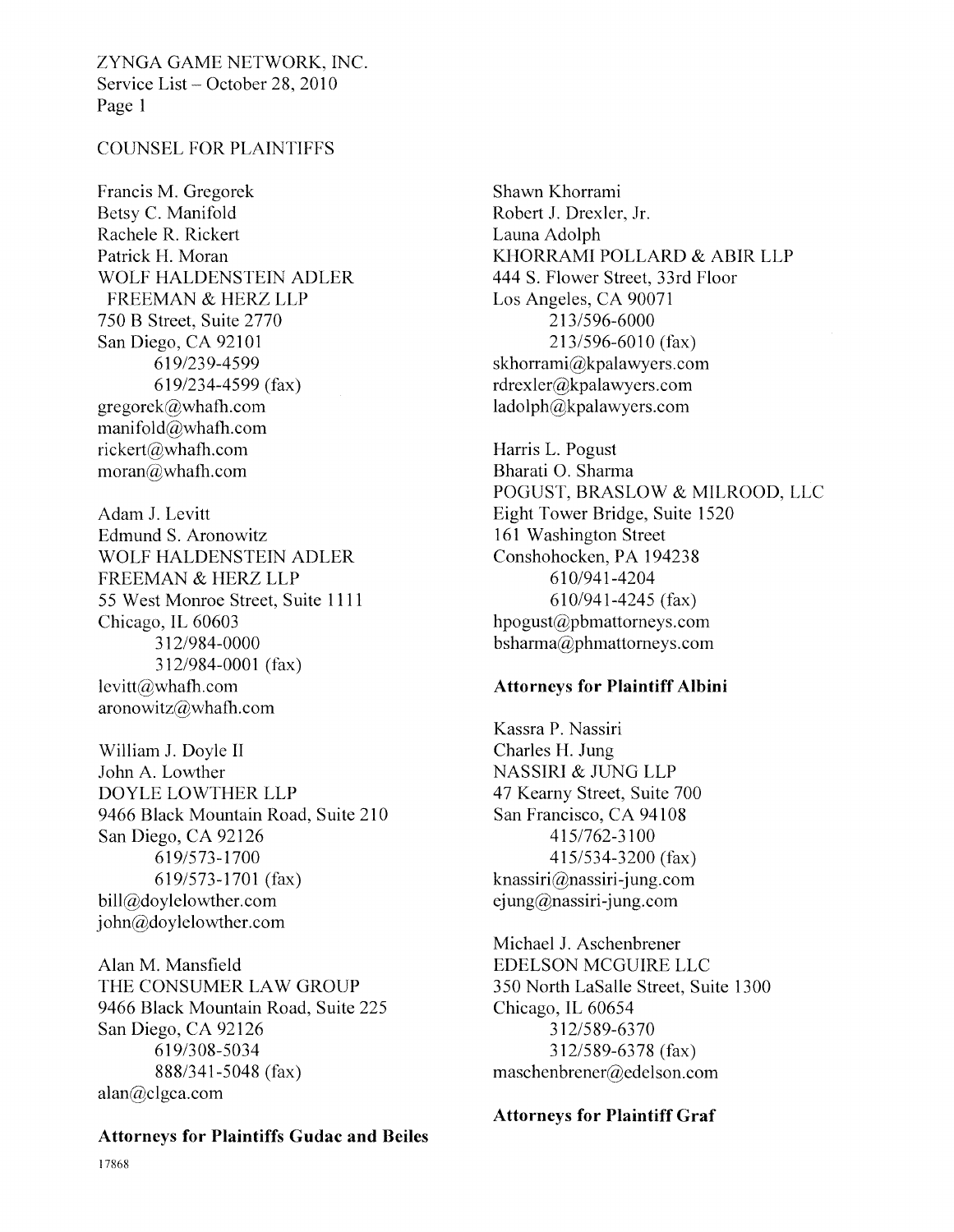ZYNGA GAME NETWORK, INC. Service List - October 28, 2010 Page 2

### COUNSEL FOR PLAINTIFFS

Jonathan Shub SEEGER WEISS LLP 10960 Wilshire Blvd. Los Angeles, CA 90024 310/477-2244 310/477-4123 (fax) jshub@seegerweiss.com

Christopher A. Seeger David R. Buchanan SEEGER WEISS LLP One William Street New York, NY 10004 212/584-0700 212/584-0799 (fax) eseeger@seegerweiss.com  $dbuchanan@see$ gerweiss.com

Michael J. Boni BONI & ZACK, LLP 15 St. Asaphs Road Bala Cynwyd, PA 19004 610/822-0200 610/822-0206 (fax) mboni@bonizack.com

Eric D. Freed FREED & WEISS LLC 111 West Washington Street, Suite 1331 Chicago, IL 60602 312/220-0000 312/220-7777 (fax) eric@freedwiess.com

Marc H. Edelson 44 West Court Street Doylestown, PA 18901 215/230-8043 215/230-8735 (fax) medelson@edelson-law. corn

#### Attorneys for Plaintiff Schreiber

Juli E. Farris Mark A. Griffin David J. Ko. KELLER RHOHRBACK LLP 1201 Third Avenue, Suite 3200 Seattle, WA 98101 206/623-1900 206/623-3384 (fax) jfarris@kekllerrohrback.com mgriffin@kellerrohrback.com dko@kellerrohrback.com

### Attorneys for Plaintiff Swanson

Jeff S. Westerman Sabrina S. Kim MILBERG LLP One California Plaza 300 South Grand Ave., Suite 3900 Los Angeles, CA 90071 213-617-1200 213-617-1975 (fax)  $i$  westerman $@$ milberg.com  $\text{skim}(\widehat{a}$ milberg.com

Peter E. Seidman MILBERG LLP One Pennsylvania Plaza, 49th Floor New York, NY 10119-0165 212-594-5300 212-868-1229 (fax) pseidman@milberg.com

Michael Robert Reese Kim E. Richrnan REESE RICHMAN LLP 875 Avenue of the Americas, 18th Floor New York, NY 10001 212-579-4625 212 253-4272 (fax) michael@reeserichman.com

#### Attorneys for Plaintiffs Phee and O'Hara